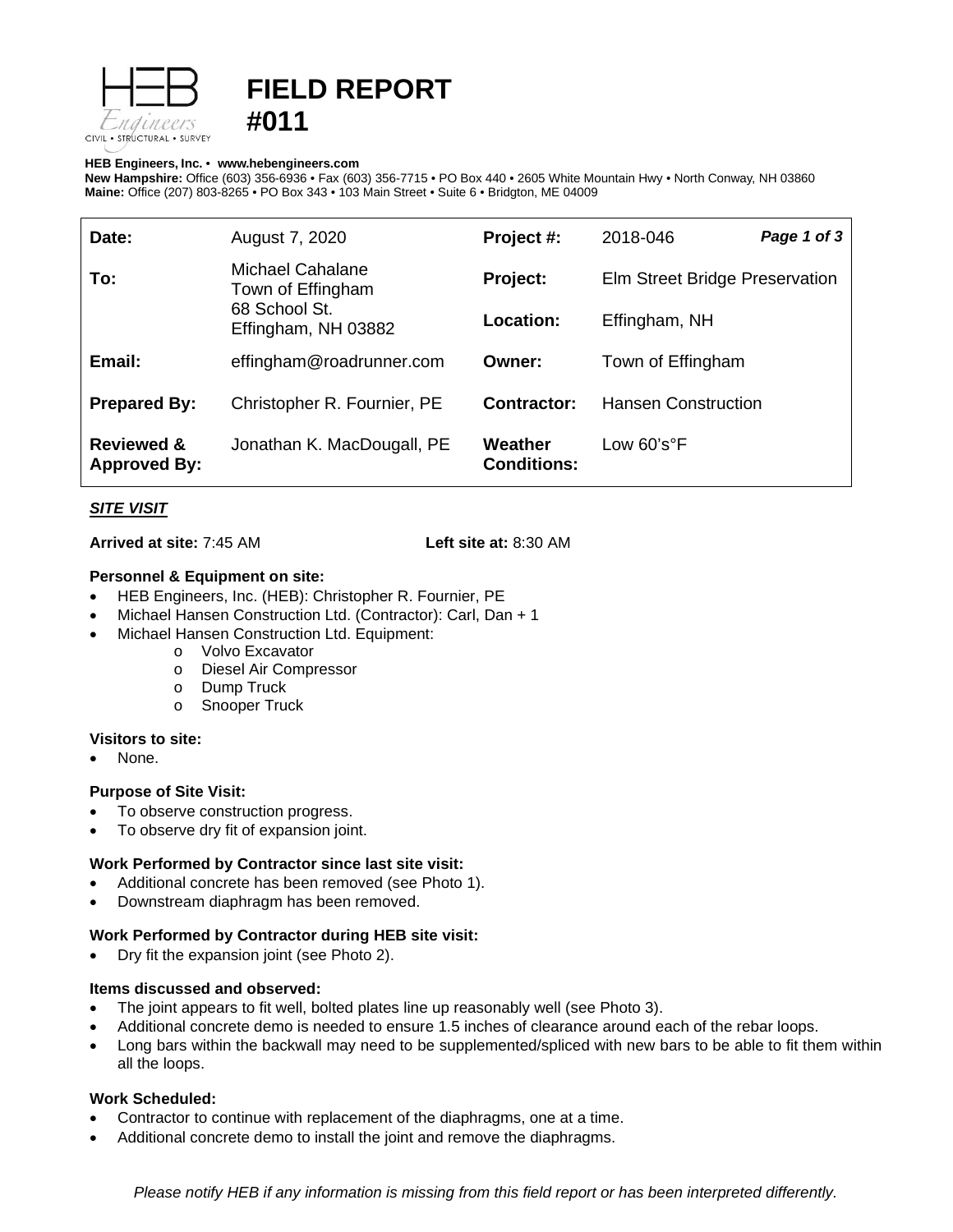*Town of Effingham August 7, 2020 <i>Elm Street Bridge, Effingham, NH Field Report #011 HEB Project #2018-046*

#### **Outstanding Construction Issues:**

• Install containment to prevent demolition debris from falling in the river (FR #008, July 27, 2020).

# **Next Observation:**

• Week of August 10, 2020.

#### **Photos:**

• Taken by CRF August 7, 2020.



Photo 1: View of additional concrete removed.